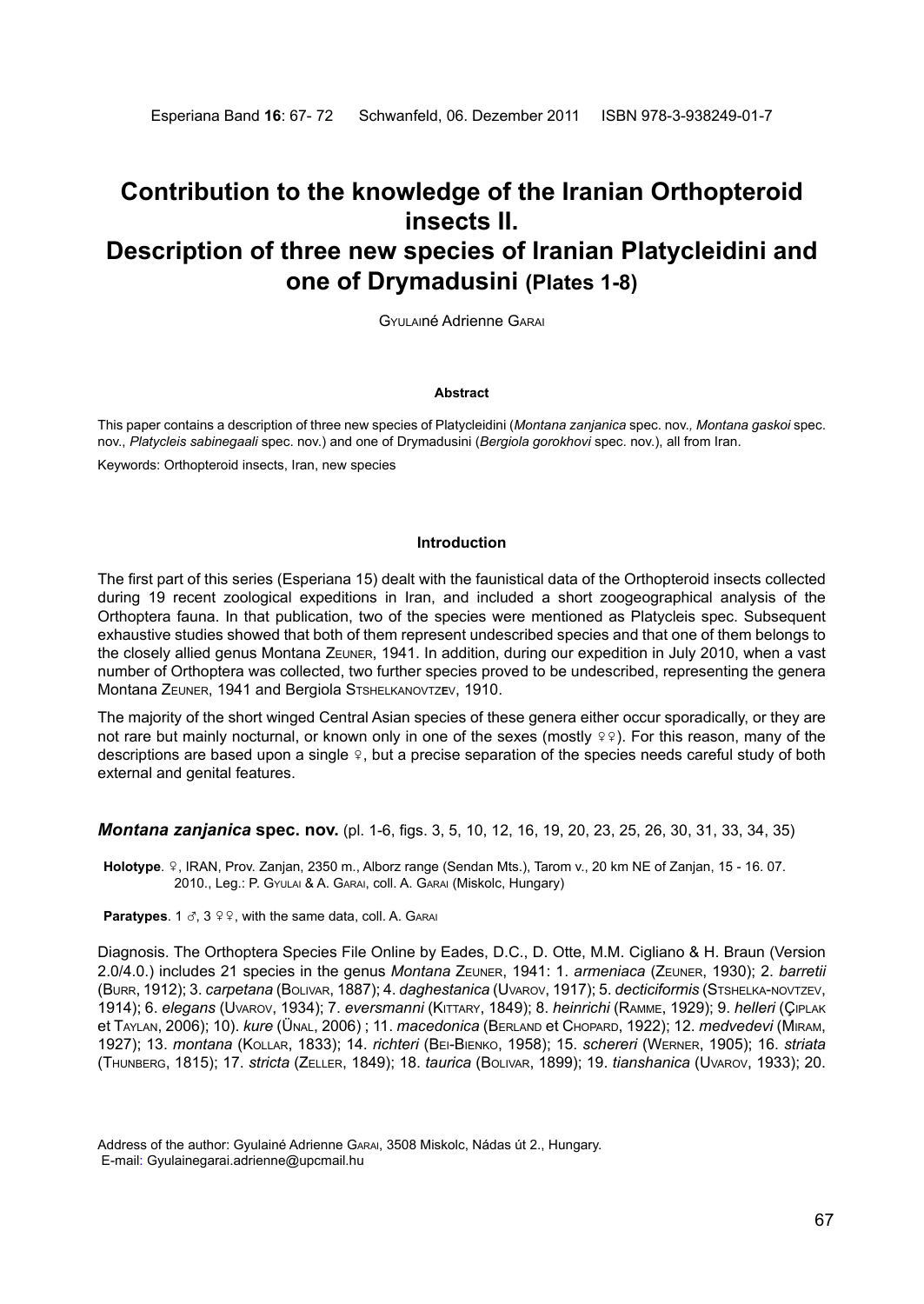*tomini* (Pylnov, 1916); 21. *uvarovi* KARABAG, 1950.), all of which are similar externally, but which have clearly recognisable diagnostic features.

Superficially, the  $\varphi$  of *M. zanjanica* spec. nov. resembles *M. richteri* (pl. 1-6, figs. 2, 9, 15, 24, 29; described from Iran, Scharoud i. Tasch, 2500-3000 m), from which it can be distinguished by the considerably larger size, the unmarbled, yellowish frons, the lack of the longitudinal blackish medial field on the pronotum, the posteriorly V-shaped, deeply incised subgenital plate and by the significantly shorter, strongly upcurved ovipositor. The  $\sigma$  of *M. richteri* is still unknown, so a comparison of the  $\sigma\sigma$  is impossible.

The  $\varphi$  of the new species also resembles that of *M. heinrichi* (pl. 1-6, figs. 1, 6, 7, 8, 13, 14, 18, 21; described from Elburs, Kiasar [Kiassar]), while the 33 can be distinguished more easily. The 9 of *M. zanjanica* differs in the smaller body, longer elytra, shorter ovipositor, the lack of the blackish stripe on the pleura and other features, while the  $\sigma$  has a larger medial incision of last abdominal tergite, and basally shorter and distally longer, dentated titillator.

*M. uvarovi* (pl. 4, fig. 22; type locality: Erzurum, Turkey) is also rather similar. The original coloration of the type  $\varphi$  is not recognisable, but the new species can be easily separated from it by the shorter tegmen, the much deeper posterior incision of the subgenital plate and by the much shorter and upcurved ovipositor.

The x (type) of *M. uvarovi* is also damaged, but the lateral tooth of the cercus of *M. zanjanica* is positioned subterminally, while that of *M. uvarovi* is subbasal; the basal arm of the titillator of the new species is much shorter; the incision of the last abdominal tergite is half-lemon-shaped, in contrast, it is much narrower and smaller in *M. uvarovi*.

Less closely related is the newly described *M. gaskoi* spec. nov. (see below), from which *M. zanjanica* differs in structure of body, colouration and form of the head and vertex and ovipositor. The  $99$  are somewhat similar in the structure of the subgenital plate, but the posterior depression is broadly U-shaped in *M. zanjanica* and not V-shaped as in *M*. *gaskoi*.

Description. Medium-sized, short winged species.  $\varphi$ : body moderately stout. Vertex of head slightly rounded, fastigium projecting forward, with rounded margin; antennae filiform; pronotum almost flat, distally dilated. Abdominal sternite VII with a medial tubercle; last abdominal tergite narrow, with hairy V-shaped medial incision, the two small posterior extensions obtuse, triangular; subgenital plate shield-like, posteriorly incised, medial and lateral keels visible, slightly hairy; cerci moderately long, the distal third tapering to the apex; tegmina shorter than pronotum, tapering terminally. Ovipositor moderately wide, curved upward, the apical third of lower valve serrated.

 $\sigma$ . Similar to  $\Omega$ , but with slightly smaller body and somewhat longer elytra. Last abdominal tergite with a broad medial cavity, covered with long dense hairs; cerci moderately long, rather straight, tapering to the apex, the lateral tooth, positioned subterminally, with a tiny acute apical spine; titillator with short spiny basal arms, denticulated on outer margin, smooth and slightly outcurved distally.

Colouration. Greyish-brown; frons not marbled, concolorous yellowish, with two small, dark markings in the middle; vertex more or less emarginated laterally and from the occiput with brownish suffusion; pronotum marked only with some black, scattered elongated dots; marginal field of the paranotum a whitish-ochreous stripe. Ground colour of tegmen light hazel brown, the main veins distally blackish, the wing pattern spots in the inter cells are the same.

Measurements (in mm). º: body 22-24; pronotum 7; tegmen 5-6; post femur 21-22; post tibia 19-20, ovipositor 11-12;  $\sigma$ : body 22; pronotum 6.5; tegmen 5.5; post femur 20; post-tibia 18.

Etymology. The name of the new species refers to the collecting site.

## *Montana gaskoi* **spec. nov.** (pl.1-6, figs. 4, 11, 17, 27, 28, 32)

Holotype. º, IRAN, Prov. Kordestan, Zagros Mts., Zageje Bala (Zagheh-ye Bala), 16-17. 6. 2000., Leg.: K. GAskó, coll. A. Garai (Miskolc, Hungary)

Diagnosis. *M. gaskoi* spec. nov. differs from the Iranian *M. heinrichi* (pl. 1-6, figs. 1, 6, 7, 8, 13, 14, 18, 21; described from Elburs, Kiasar [Kiassar]) and *M. richteri* (pl. 1-6, figs. 2, 9, 15, 24, 29; described from Iran, Scharoud i. Tasch, 2500-3000 m) in the shorter, less rounded vertex, the lack of a dark brownish-blackish streak above the eyes, the concolorous pronotum and in the significantly different subgenital plate, which is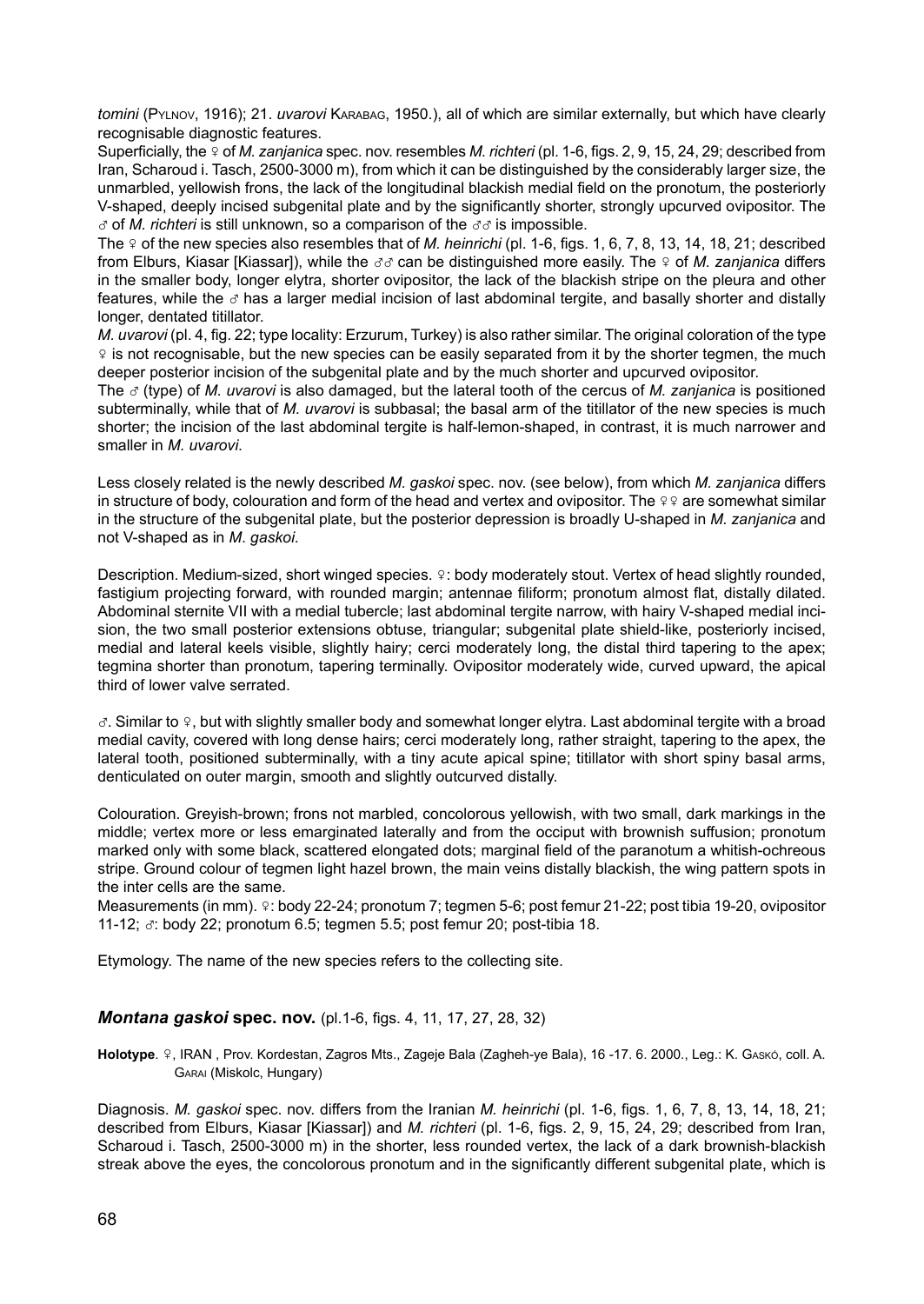shallowled shield-like in *M. gaskoi* with a deep, broadly U-shaped depression posteriorly, while in the two allied species the subgenital plate broadens anteriorly, and is slightly depressed posteriorly.

Description. 9: medium sized, short winged species; body dainty. Vertex rather short and flat; eyes relatively small, semiglobular; antennae filiform. Pronotum almost flat and quadrangular from dorsal view; sulcus slightly visible, anterior and posterior margins slightly rounded; ratio of lengths of paranotum : pronotum = 4:8. Last abdominal tergite narrow, with hairy, evenly shallow medial longitudinal incision; cerci hairy, conical, apices pointed. VII<sup>th</sup> abdominal sternum with a medial tubercle; subgenital plate shield-like, swollen, wider than long, surface flat, with a deep depression posterorly; lateral sclerite well defined, positioned premedially. Ovipositor narrow, moderately long, apically slightly curved upwards, the ventral margin of lower valve terminally serrated. Tegmina shorter than pronotum, with rounded apices; elytra shorter than tegmina.

Colouration. Head light brown without a dark streak behind the eyes. Body light brownish, with small darker spots. Pronotum and paranotum hazel brown, on the paranotum darker irregular pattern with the exception of the marginal field. Abdomen light brown; dorsal and lateral surfaces of abdominal tergites with brown irregular dots. Ground colour of tegmen light brown, with darker longitudinal and transverse veins and wing pattern. Hind femur with darker broad medial longitudinal field on both sides. Ovipositor light hazel brown in the base, with dark brown apex and dorsal part.

Measurements (in mm).  $\varphi$ : body 20; pronotum 8; tegmen 4.5; post femur 21.5; post tibia 21; ovipositor 14.

| parts of   | Montana zanjanica |      | Montana hein- | Montana     | Montana    |
|------------|-------------------|------|---------------|-------------|------------|
| body       | spec. nov.        |      | richi RAMME,  | richteri    | gaskoi     |
|            |                   |      | 1929          | BEY-BIENKO, | spec. nov. |
|            |                   |      |               | 1958        |            |
|            | ₹                 |      | 8             |             |            |
| body       | 22                | 23   | 25            | 17.5        | 20         |
| pronotum   | 6.5               |      | 8.2           | 5.9         | ŏ          |
| elytra     | 5.5               | 5.6  | 5.3           | 4.5         | 4.5        |
| post femur | 20                | 21.3 | 23.4          | 16          | 21.5       |
| post tibia | 18                | 19.7 | 22.8          |             | 21         |
| ovipositor |                   | 11.5 | ۰             | 13          | 14         |

Comparison of the main body measurements of the four relative species:

x. Unknown.

Etymology. The new species is dedicated to the late Mr. Kálmán Gaskó, the collector of the new species, specialist of the Cerambycidae of the World.

## *Platycleis sabinegaali* **spec. nov.** (pl. 1-6, figs. 36, 37, 38, 39, 40, 41)

**Holotype**. w, IRAN, Prov. Mazandaran, C. Alborz Mts., 2400 m., Mazandaran valley, 5 km E of Minac to Balade, 23 - 24. 8 . 2000., leg.: P. Gyulai & A. Garai, coll. A. Garai, Hungary

Diagnosis. The Orthoptera Species File Online by EADES, D.C., D. OTTE, M.M. CIGLIANO & H. BRAUN (Version 2.0/4.0.) includes 34 species in the genus *Platycleis* Fieber, 1853: 1. *affinis* Fieber, 1853; 2. *albopunctata*  (Goeze, 1778); 3. *alexandra* (Uvarov, 1927); 4. *burri* Uvarov, 1921; 5. *buzzettii* Massa et Fontana, 2011; 6. *concii* Galvagni, 1959; 7. *curvicauda* Podgornaya, 1988; 8. *deminuta* Fruhstorfer, 1921; 9. *elytris* Uvarov, 1910; 10. *escalerai* Bolivar, 1899; 11. *falx* (Fabricius, 1775); 12. *fatima* Uvarov, 1912; 13. *grisea* (Fabricius, 1781); 14. *iberica* Zeuner, 1941;15. *iljinskii* Uvarov, 1917; 16. *intermedia* (Serville, 1838); 17. *irinae* Sergeev et Pokivajlov, 1992; 18. *kabulica* Bei-Bienko, 1967; 19. *kashmira* (Uvarov, 1930); 20. *latitabunda* Stolyarov, 1968; 21. *longicauda* (Tarbinsky, 1930); 22. *longis* Uvarov, 1910; 23. *meridiana* Stolyarov, 1969 ; 24. *pamirica*  (Zeuner, 1930); 25. *pathana* Zeuner, 1941; 26. *ragusai* Ramme, 1927; 27. *romana* Ramme, 1927; 28. *sabulosa*  Azam, 1901; 29. *sogdiana* Mishchenko, 1954; 30. *speciosa*† Heer, 1865; 31. *trivittata* Bei-Bienko, 1951; 32. *turanica* Zeuner, 1930; 33. *umbilicata* Costa, 1886, 34. *waltheri* Harz, 1966.

The descriptions of the three closely allied congeners, including *Platycleis sabinegaali* spec. nov., in this species group, are based only on single  $\varphi$ . The type of *P. trivittata* has probably been lost (pers. com. A.V. Gorokhov) and additional material of this species was unavailable, so the differential diagnosis was possible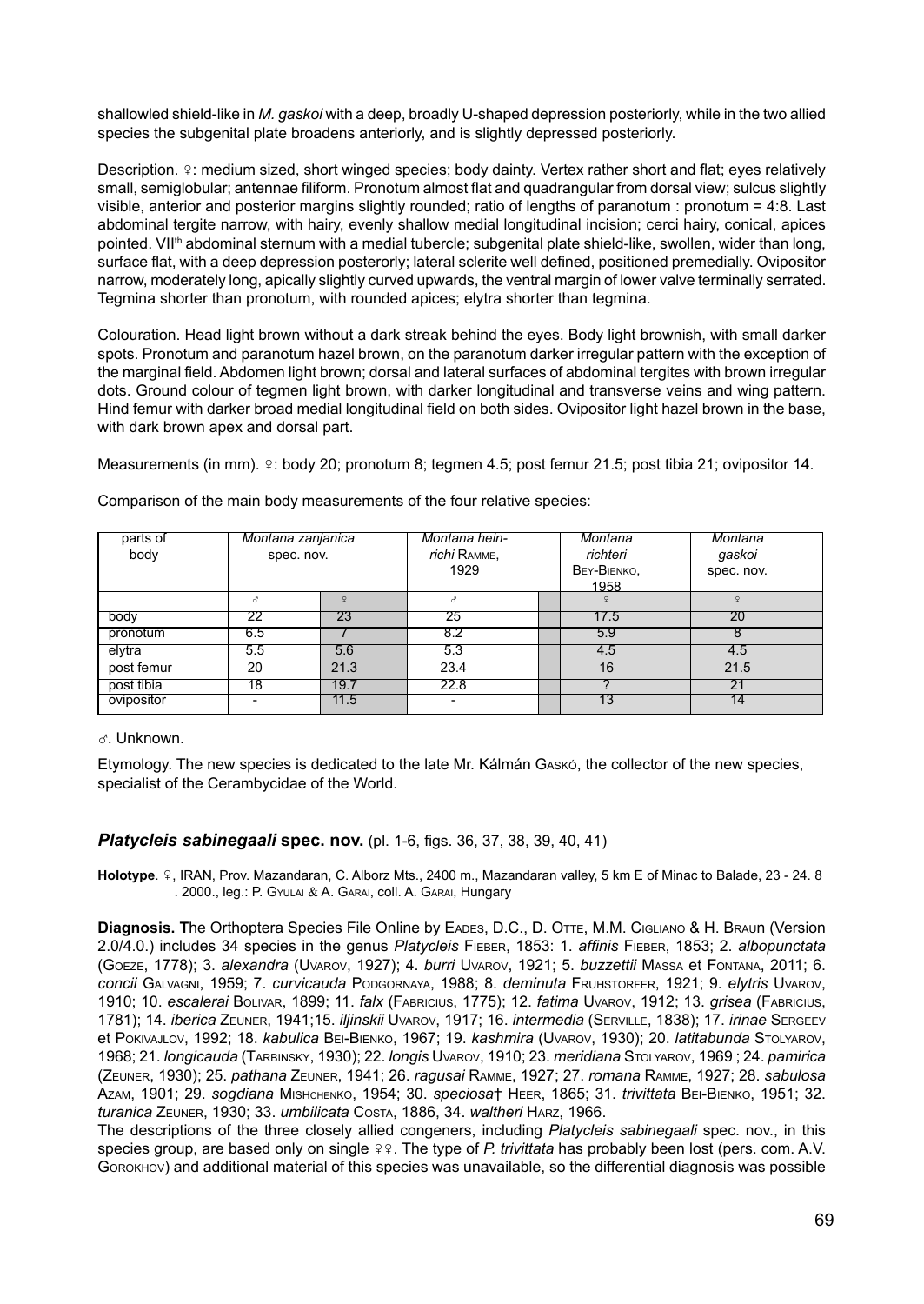only by reference to the original description. Superficially, *P. sabinegaali* resembles both *P. trivittata* (type locality: W-Iran, Asadabad) and the recently described *P. buzzettii* (plts. 5-6, figs. 42, 43; type locality: N Iran, Mazandaran, Rudbarak). It differs from *P. trivittata* in the remarkably longer tegmina, shorter ovipositor, the shape of the medial depression of anal tergite, which is hole-like in the new species, with medially a slight longitudinal incision, and not subquadrangular as in *P. trivittata*; there are two protuberances on abdominal sternite VII, in contrast to the single one on *P. trivittata*. Compared to *P. buzzettii*, the main key features of *P.*  sabinegaali are as follows: it is smaller, the vertex is less rounded, more projected, the paranotum is much shorter dorsally, asymmetrically rounded ventrally, the tegmen and femur shorter, the ovipositor slightly smaller. The anal tergite is slender, shield-like, anterio-medially with slight obtuse extension, laterally more elongated. In *P. sabinegaali*, the shape of the medial depression of anal tergite is semiglobular hole-like with only a tiny split in the middle, and lacks the small subtriangular posterior processes and short depression with concave incision in the middle, as in *P. buzzettii*. Abdominal sternite VII in *P. sabinegaali* is slightly quadrangular, the first protuberance joined symmetrically with the two smaller lateral ones, and is larger, positioned more anteriorly and not medially, while the posterior one, slightly transversely keel-like, is more projected medially. The subgenital plate, too, is strikingly different, the two lateral lobes are not rounded, subtriangular, but more divided, medially constricted, apically rounded, rather lanceolate, and the medial incision is conspicuously much broadened.

Description. Medium-sized, short winged species.  $\varphi$ : head moderately wide; eyes relatively small, semiglobular; vertex broad, rounded; antennae filiform. Pronotum slightly depressed, diverging posteriorly, medial carina distinct from the metazona, sulcus evident, widely V-shaped; anterior margin of pronotum straight, posterior margin rounded; lateral lobes of pronotum (paranotum) moderately deep; ratio of lengths of paranotum : pronotum = 4:7. Last abdominal tergite rather narrow, shield-like with hairy, deep hole-like depression and cavity-like incision medially; VII<sup>th</sup> abdominal sternum with two tubercles, the anterior one developed transversally in whole surface, the posterior one shorter, placed in the middle. Subgenital plate is described above in the diagnosis. Cerci hairy, broader basally, distally tapered, with pointed apices with a tiny spine at the tips; tegmina longer than pronotum, more than half length of 6<sup>th</sup> abdominal tergite, tapering to the apex; elytra shorter than tegmina. Ovipositor moderately long, distally upcurved, finely serrated on the posterior part of the lower valve. Colouration. Head marbled, brown with darker patterns above the eyes. Body brownish with dark brown pattern; pronotum and paranotum marked with irregular, dark brown patterns, posterior margin of paranotum light brown. Abdomen brown, dorsal and lateral surfaces of abdominal sternum with darker irregular spots. Ground colour of tegmen light hazel-brown, with dark longitudinal and transverse veins. Outer and inner surface of hind femur with transverse dark brown stripes. Ovipositor dark brown, basal part near gonangulum ochreous. Measurements (in mm).  $\circ$ : body 22; pronotum 6.5; tegmen 10; postfemur 19.5; post-tibia 18; ovipositor 10. x: Unknown

|               | <b>Platycleis trivittata Bey-</b> | Platycleis buzzettii  | Platycleis sabinegaali |
|---------------|-----------------------------------|-----------------------|------------------------|
| parts of body | Bienko, 1951                      | MASSA & FONTANA, 2011 | spec. nov.             |
|               |                                   |                       |                        |
|               |                                   |                       |                        |
| body          | 23                                | 25.3                  | つつ                     |
| pronotum      | 6.5                               | 10.88                 | 6.5                    |
| elytra        | 4.5                               | 13.6                  |                        |
| post femur    | 25                                | 25.6                  | 19.5                   |
| post tibia    |                                   | 6.56                  |                        |
| ovipositor    |                                   | 11.52                 |                        |

The main diagnostic measurements of the  $99$  of these three species are as follows:

Habitat: Iranian mountain steppe vegetation at medium altitude, with Caspian influences.

Etymology. The new species is dedicated to Ms. Sabine Gaal-Haszler, the scientific employee at the Lepidoptera Collection of Naturhistrorisches Museum, Wien.

## *Bergiola gorokhovi* **spec. nov.** (pl. 6, figs. 48, 49, 52, 53, 54)

Holotype.  $\sigma$ , IRAN, Prov. Khorasan, Kuh-e- Binaloud, 2000 m., 40 km S of Mashad, near Moghan, 08-09. 07. 2010., Leg.: P. Gyulai & A. Garai, coll. A. Garai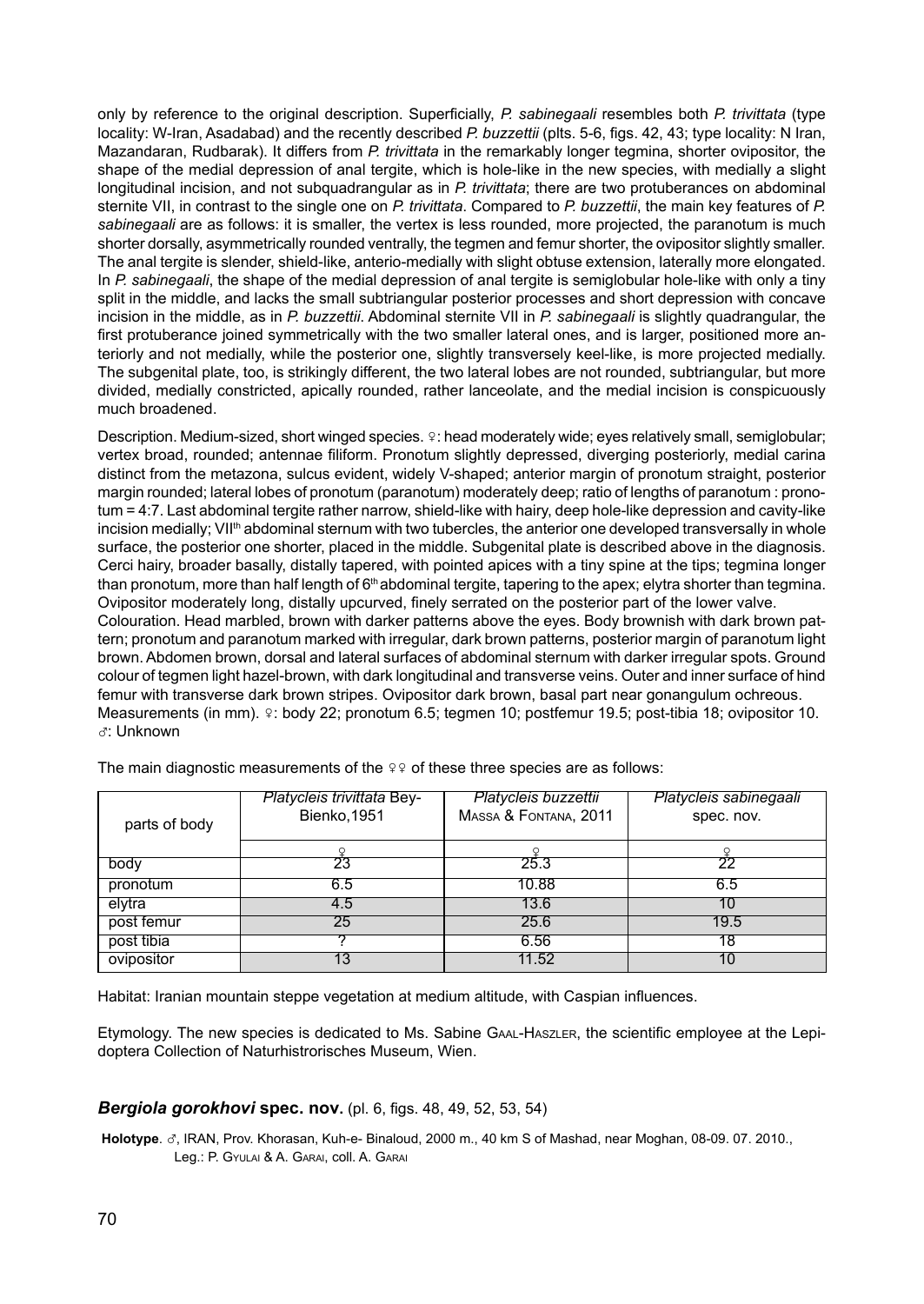Diagnosis. The Orthoptera Species File Online by EADES, D.C., D. OTTE, M.M. CIGLIANO & H. BRAUN (Version 2.0/4.0.) includes the following seven species in the genus *Bergiola* Stshelkanovtzev, 1910 (=*Bergiella* STSHELKANOVTZEV, 1907):

1. *balchaschica (*Stshelkanovtzev, 1907) (Middle Asia: Kazakhstan, Turkmenistan and Uzbekistan); 2. *grandis* Tarbinsky, 1930 (Russian Turkestan); 3. *hissarica* Bei-Bienko, 1951 (Tajikistan, Hissar Mts.); 4. *mongolica* Uvarov, 1928 (Mongolia: Gobi Altai); 5. *montana* Bei-Bienko, 1951 (Middle Asia: Turkmenistan); 6. *persica* Uvarov, 1928 (N-Persia: Shakabar); 7. *popovi* Bei-Bienko, 1951 (Middle Asia: Turkmenistan).

*B. gorokhovi* spec. nov. is most closely related to *B. persica* (pl. 6, figs. 44, 45, 50), 1928 and *B. montana* (pl. 6, figs. 46, 47, 51). The type of *B. persica* is also  $\sigma$ , but in worn condition and almost legless, although the main diagnostic features in the caudal abdominal segment are clearly recognizable. The best features for differentiating the three species are in the last abdominal tergite and cercus. From the dorsal view, the last abdominal tergite of *B. gorokhovi* is significantly different, the tergite rather subquadrangular, almost straight anteriorly and without deep depression posteriorly, which instead is rather shallowly and widely U-shaped, with two small triangular extensions posterio-medially, whereas in *B. persica* it is asymmetrically tapered anterio-medially, then broadly rounded to the lateral side and broadly double depressed posteriorly. The last abdominal tergite of *B. montana* (fortunately the type is also  $\sigma$ ) more like that of the new species, but the tergite of *B. gorokhovi* is narrower. The medial incision of the tergite is strongly reduced, rather a small a depression, while in *B. montana* it is obviously broader and deeper, and in *B. persica* is much slender, fissula-like, elongated medial triangle.

 The cercus of the new species is much similar to those of *B. montana* but shorter and broader, stout, the inner sub-medial tooth is downcurved. The cercus of *B. persica* it is of a strikingly different shape, the tooth positioned subbasally and much larger .

Although the Turkmenian *B. popovi* is externally somewhat similar, it can easily be distinguished by the basally much more slender cercus, which is evenly narrower throughout with the tooth borne apically. Zoogeographically, the southernmost limit of the range of *B. balchaschica* is nearest that of *B. gorokhovi*, but a check of the last tergite of the x, the subgenital plate and cerci indicate a closer relationship to the Turkestanian *B. grandis*.

Description.  $\sigma$  (holotype): body the same average size of those of the congener species. Head very similar to those of the two allied species, but the fastigium is slightly less projecting. Pronotum slightly gibbous, without lateral and medial keels, posteriorly almost straight; paranotum subtriangular, the lateral keels slightly arched; tegmina short, overlapping, less than half length of pronotum.

Hind femur relatively long, three times longer than pronotum, swollen in basal half; ventrally with three spines on the outer and two on the inner side. The last abdominal tergite wide, with two small, pointed triangular processes posteriorly, and a shallow semi-elliptical depression in the middle; cerci robust, with an elongated process apically and an internal tooth sub-medially, with a tiny spine apically, slightly downcurved; subgenital plate relatively long, with a small triangular incision in the middle; styli short, conical, slightly tapering terminally, the apex rounded.

Colouration. Body and legs light brown with scattered dark brown dots on both sides of the hind femur. Pronotum with two lateral longitudinal dark brown wedges; most parts of the paranotum darker marbled, with a pale creamy irregular marginal field, which is semilunular latero-medially; ground colour of tegmen blackish brown, the veins and marginal fields ochreous. Tarsi bicoloured.

Measurements.  $\mathbb{X}$ : total length of body 16 mm, length of pronotum 4.2 mm, height of pronotum 3.5 mm; length of hind femur 13 mm, length of hind tibia 12 mm.

Etymology. The new species is dedicated to Mr. Andrey Vasil'evich GOROKHOV, specialist on the Orthopteroid insects and their taxonomy, leading research scientist of the Zoological Institute of the Russian Academy of Sciences, St. Petersburg.

#### **Acknowledegements**

The author is very grateful to Ms. Sabine Gaal-Haszler (Natural History Museum, Vienna) for her rapid help in copying missing publications; to Mr. Andrey Vasil'evich Gorokhov (ZIN, St. Petersburg) for the fine colour images of some types of *Bergiola* species; to Mr. Peter Gyulai (Miskolc) for his suggestions, colour photographs and his enthusiasm and patience during the expeditions in company with the author in Iran; to Mr. Deniz Sirin (Namık Kemal Üniversitesi,Tekirdağ) for the *Platycleis* reprint and to Prof . Zoltán Varga (University of Debrecen) for his important help in the translations from Russian.